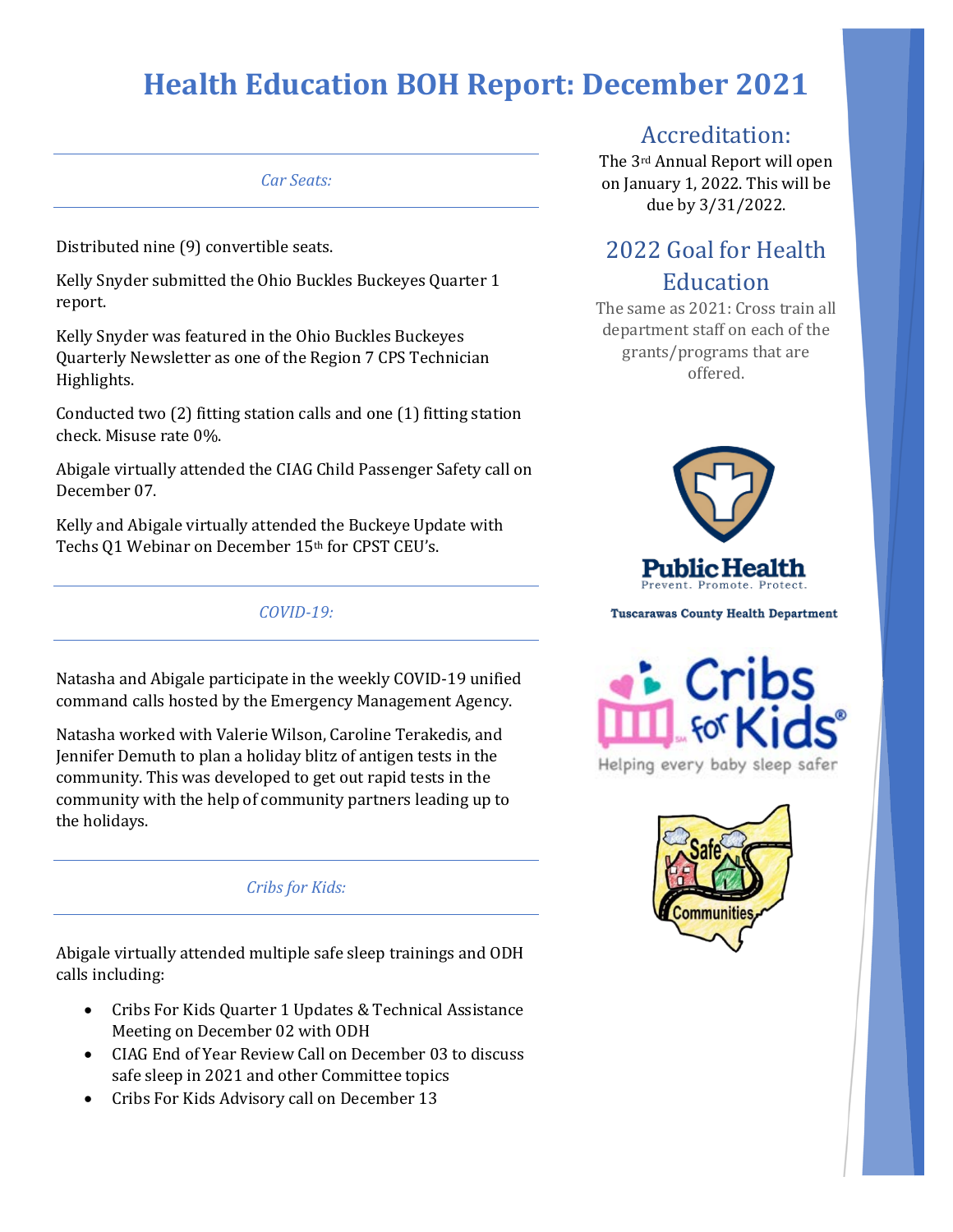Abigale provided safe sleep education to two families and distributed one pack n' play. We added one family to our eligibility waitlist in December.

#### *Emergency Preparedness:*

Natasha and Abigale both participated in the ODH PHEP Epi Quarterly meeting (virtual) on December 13th.

Natasha and Abigale both participated in the ODH After Action Report and Improvement Plan webinar on December 9th.

The notice of intent to apply for funding for PHEP FY23 was submitted to ODH.

Natasha and Abigale both participated in a technical assistance call with PHEP Planner and subject matter experts on December 23rd.

Natasha and Abigale worked with the EMA to complete the 2021/2022 Community Preparedness Guides.

#### *Epidemiology*

Natasha participated in the CDC Foundation Epidemiology call with Katie to learn more and meet the CDC Epi assigned to Tuscarawas County Health Department.

The below graphs are the COVID-19 data from January 2020 through December 31, 2021.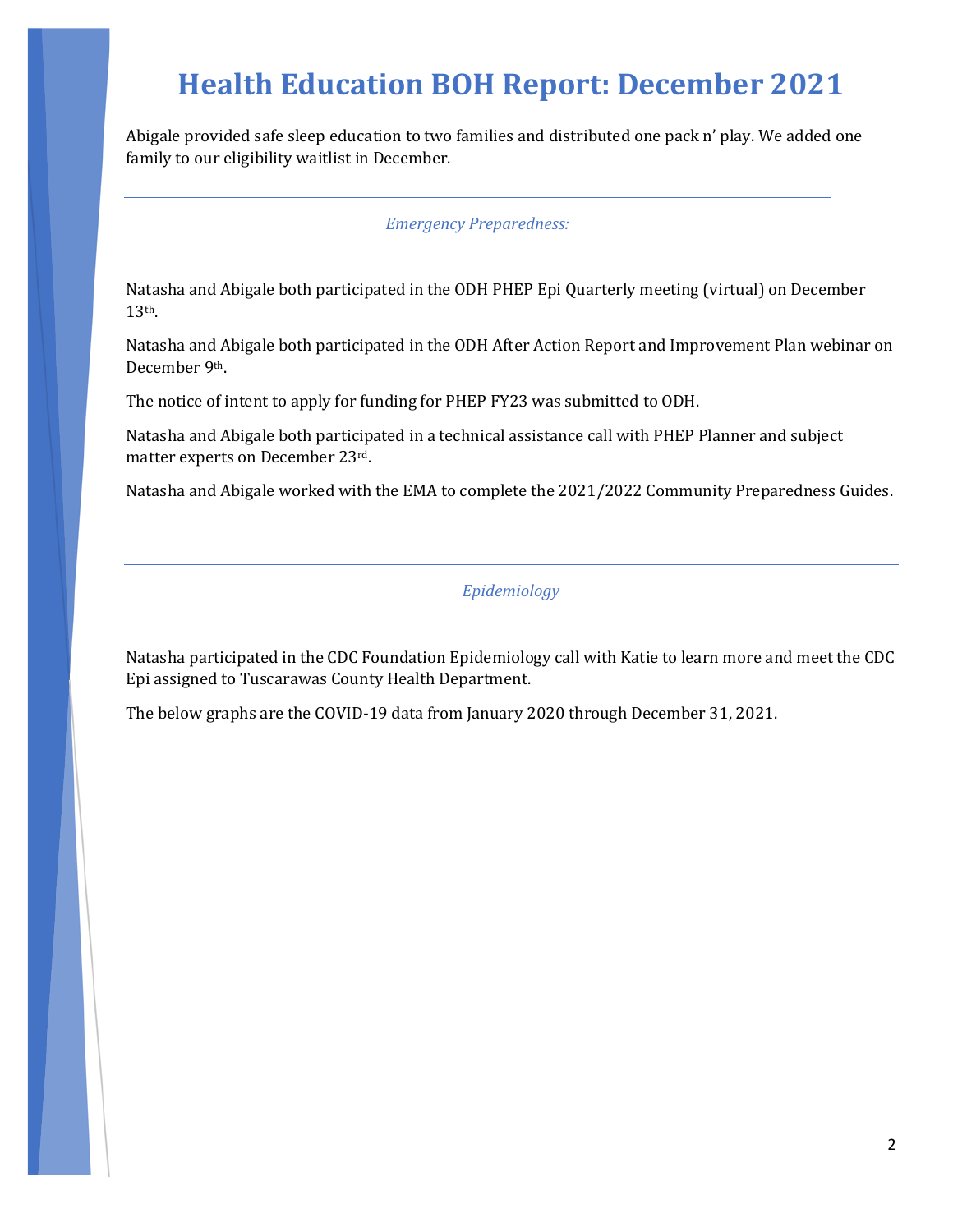

Data is from January 2020 through December 2021. This information is accurate as of 2:00 PM on January 5, 2022.<br>All data contained is pellminary and is subject to change as more information is reported to Ohio Department o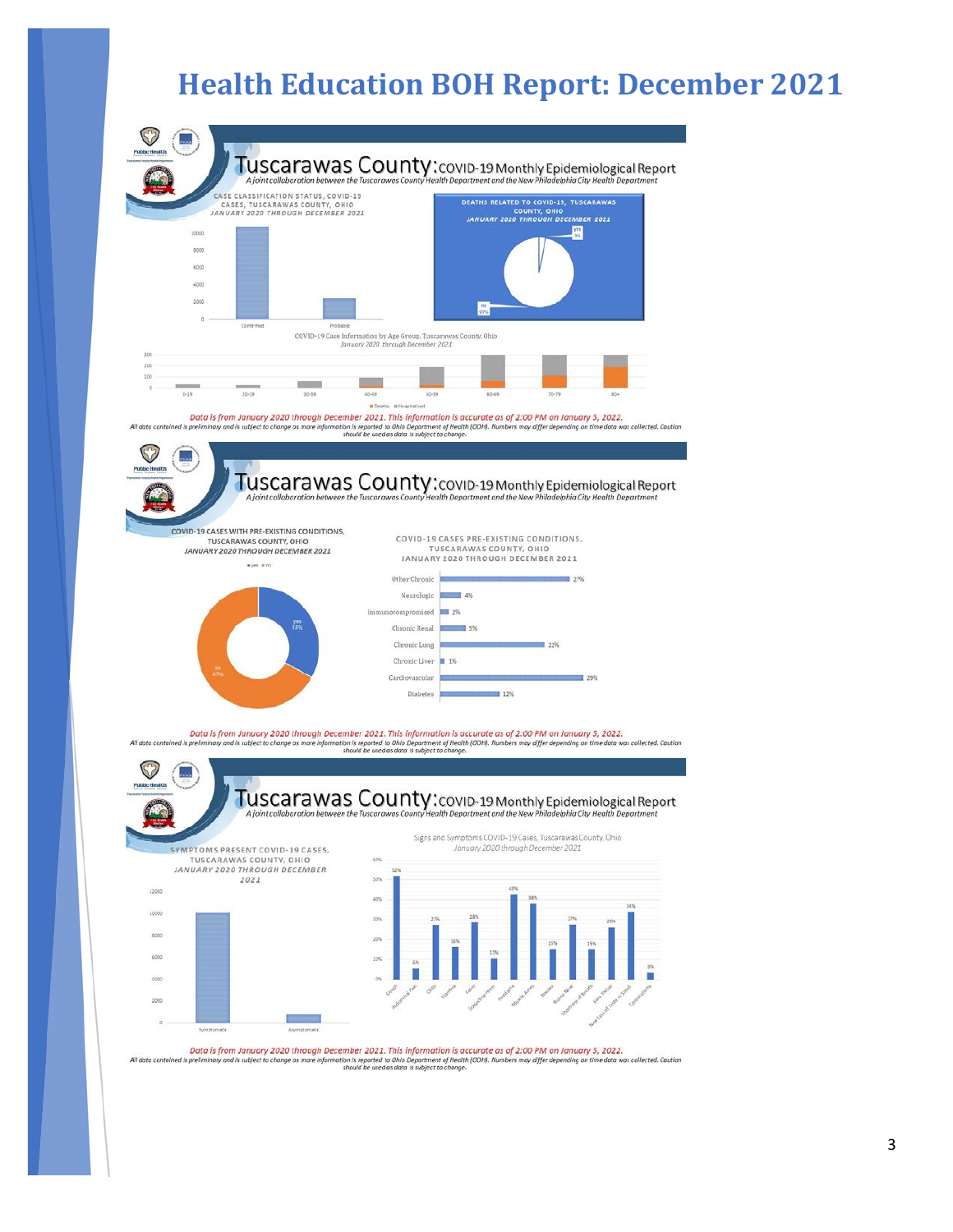

Data is from January 2020 through December 2021. This information is accurate as of 2:00 PM on January 5, 2022. All data contained is preliminary and is subject to change as more information is reported to Ohio Department of Health (ODH). Numbers may differ depending on time data was collected. Coution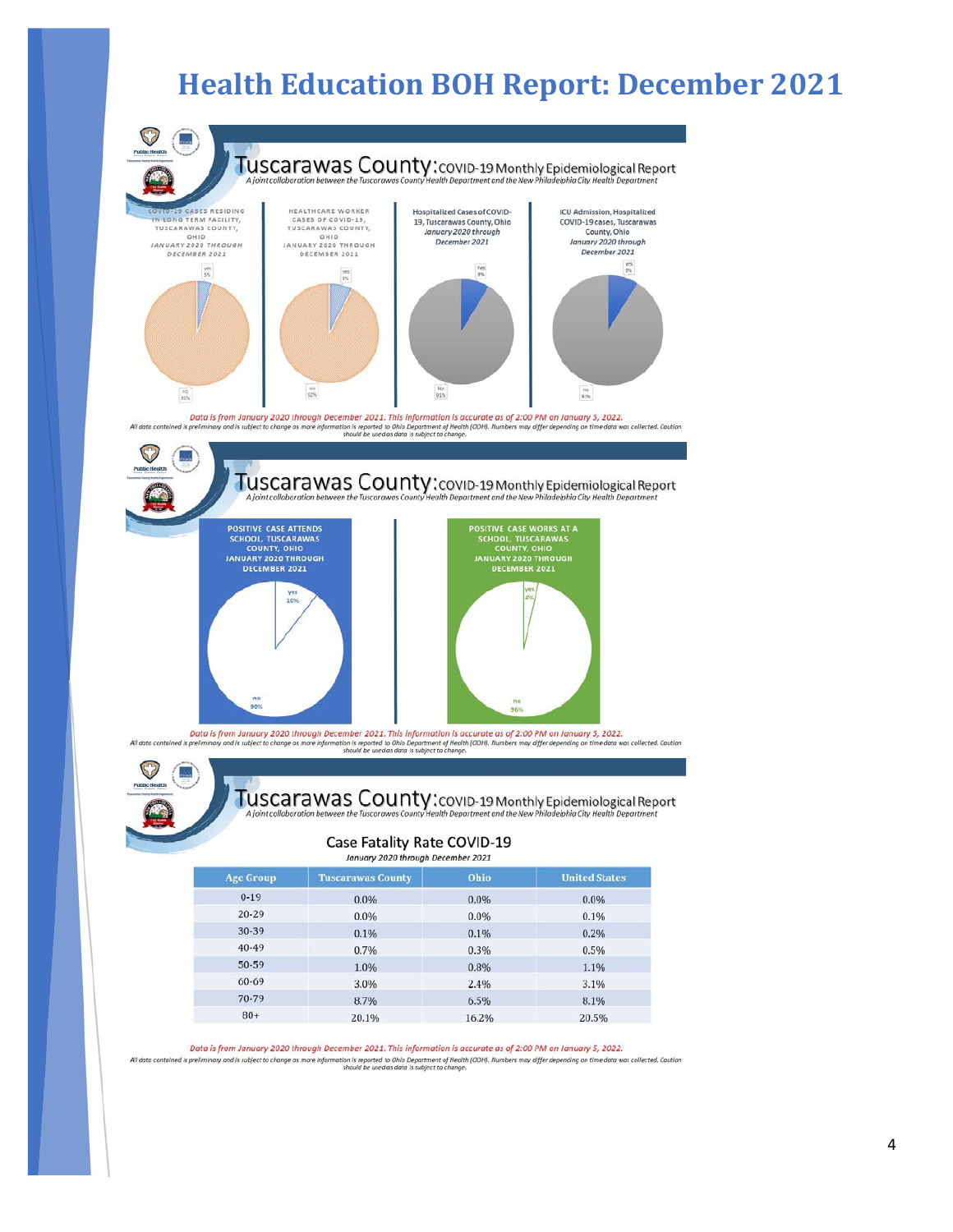*Events*

Health education staff distributed over 50 antigen kits on December 14th from 7a-8a at TCHD.

#### *General Health Education*

Natasha participated in the 2<sup>nd</sup> Annual Ohio Grants summit (virtually) on December 7<sup>th</sup>.

Staff annual reviews were completed on December 6<sup>th</sup>.

Abigale and Kelly virtually attended he Early Childhood Safety Initiative Office Hours meeting on December 16 to discuss child safety in 2021 and plans for the new year.

#### *Project Dawn:*

During December 2021, TCHD distributed 48 Naloxone kits, trained 59 people, and 0 known reversals. That is a increase of 100% of kits distributed November to December.

Abigale virtually attended the Project DAWN and IN23 Grant Quarterly Conference Call on December  $8<sup>th</sup>$ .

#### *Safe Beginnings:*

The Health Education staff registered eight (8) families for the Safe Beginnings Program, completed six (6) education sessions via phone, and six (6) car side concrete safety equipment pick-up appointments. The concrete safety equipment disseminated includes eight (8) C02/fire alarms, two (2) safety gates, two (2) home proofing safety kits, one (1) baby monitor, two (2) toddler beds, four (4) mattresses, two (2) cribs, and one (1) temporal thermometer.

Submitted an invoice for \$6,092.19. This amount will cover staff time and equipment for November.

*Safe Communities:* 

Social Media (Safe Driving) – Ten (10) Facebook posts reaching 27,313 people and receiving forty-one (41) shares and one hundred eight (108) likes. Eleven (11) tweets and four (4) Instagram posts.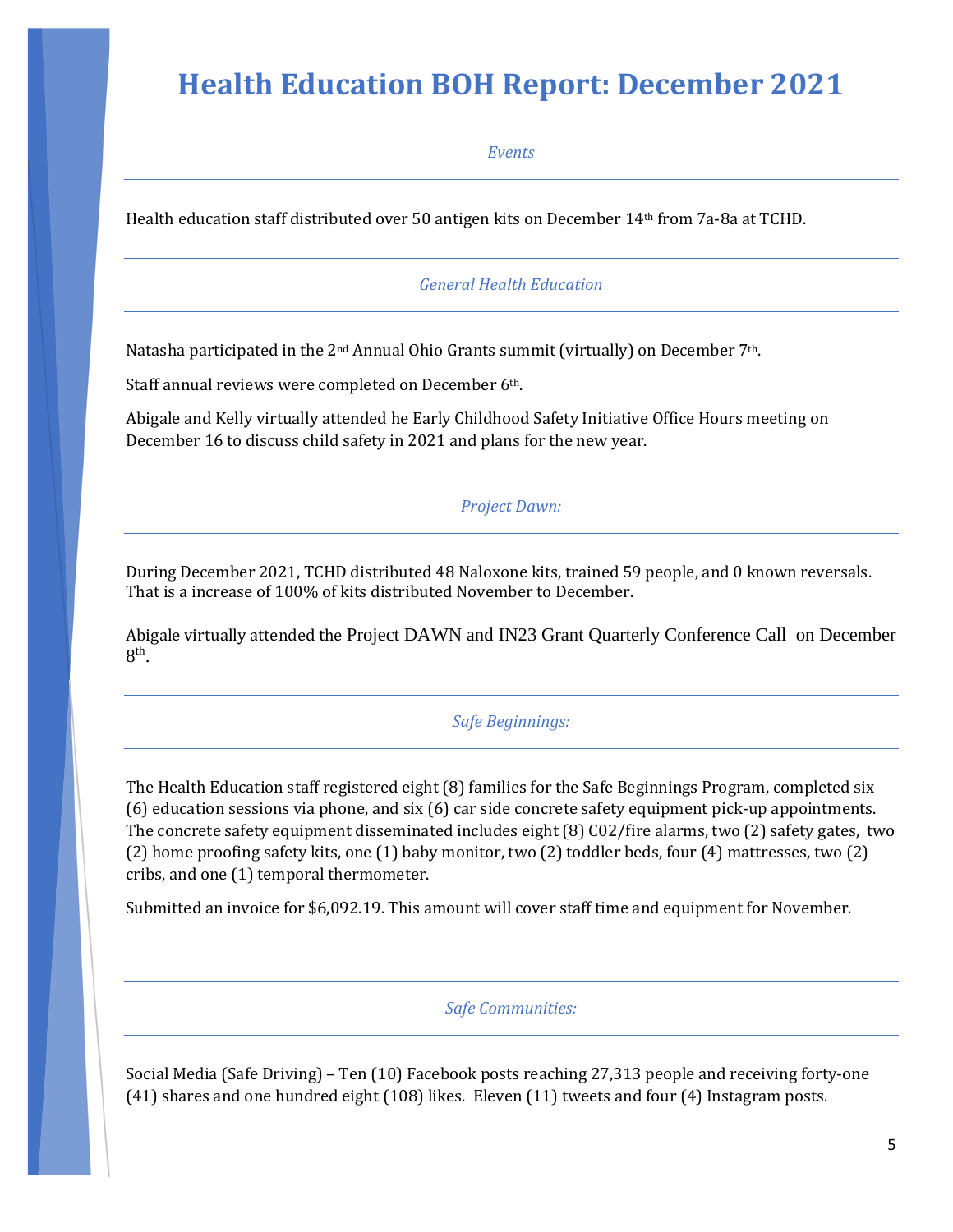Kelly Snyder conducted interviews with WTUZ and WJER regarding the Click It or Ticket campaign and winder driving safety tips.

Safe Driving PSA's are being aired daily on WBTC.

Abigale virtually attended the Safe Communities Idea Sharing webinar on October 13th.Abigale participated in a radio interview with WBTC for the Drive Sober Or Get Pulled Over campaign on December 27th.

Disseminated Drive Sober or Get Pulled Over (DSOGPO) goodie bags at the Twin City Christmas trail.

Submitted the November expenditure and activity report for \$1,686.40 which covers staff time for the month of November.

*Tobacco:*

Autumn attended the monthly ODH All Call as required.

Completed second quarter deliverables: expending for \$14,450

Autumn attended the Tuscarawas Anti-Drug Coalition's holiday brunch and accepted awards for both she and Kelly Snyder "In recognition of their tireless dedication and willingness to share their experience with the members of the tobacco committee in 2021"

Along with Jennifer Demuth, Autumn attended the Pastors Briefing sponsored by the ADC to inform the local area pastors of the prevention work that TCHD is doing in the areas of Tobacco, Vaping & Narcotics.

Kelly and Autumn participated in both the general Tuscarawas ADC meeting and Steering committee meetings and hosted the Tobacco and Vaping committee meeting.

Autumn and Jodi Salvo from Ohio Guidestone met with administrators and counselors from Claymont Schools to work towards the final implementation stages of the Apportis Software. The pair also met with members of the Leadership Tuscarawas class to continue work on the Community Tobacco Project.

Social Media – Three (3) Facebook posts reaching 7,958 people and receiving ten (10) shares and thirtysix (36) likes. Four (4) tweets and one (1) Instagram posts.

*Traffic Safety:*

From January 1, 2021 – December 31, 2021, the State Highway Patrol reported a total of 2,327 vehicle crashes investigated in Tuscarawas County. Of the 2,327crashes investigated, Tuscarawas County has experienced 11 fatal crashes resulting in 12 fatalities. In 2020, Tuscarawas County experienced 11 fatal crashes with 14 fatalities